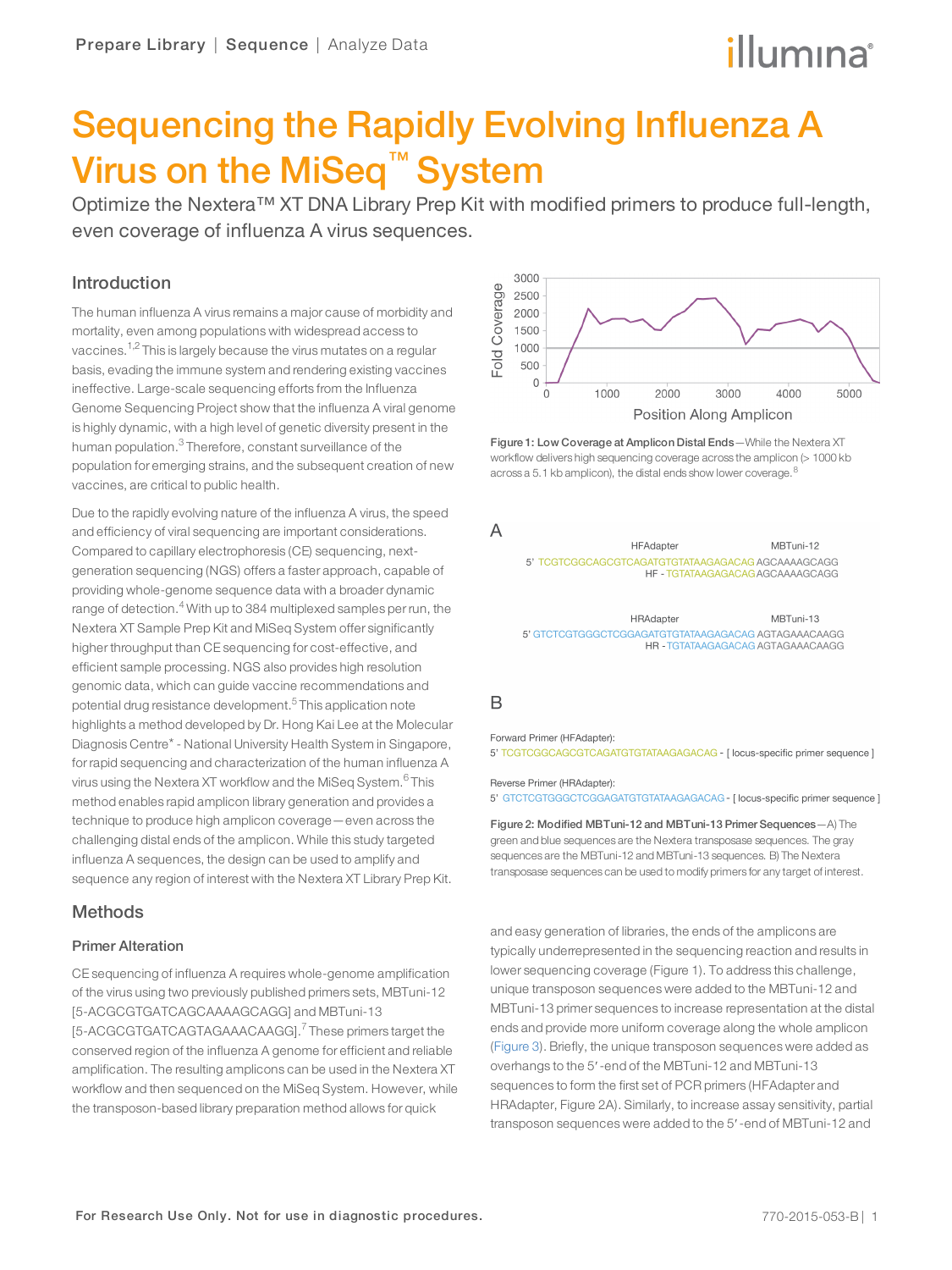

<span id="page-1-0"></span>

MBTuni-13 sequences to form the second set of PCR primers (HF and HR, Figure 2A). While this primer design was used to target influenza, the design can be used to amplify and sequence any region of interest with the Nextera XT Library Prep Kit (Figure 2B). Primer-primer titration was performed to obtain an even coverage of reads in all gene segments, and to achieve maximal assay sensitivity for genome-wide amplification. Upon optimization, the recommended concentration of primers consists of 0.3 μmol/L of HFAdapter and HRAdapter and 0.2 μmol/L of HF and HR primers.

## Library Preparation and Sequencing

After the incorporation of the unique transposase sequences to MBTuni-12 and MBTuni-13, the resulting amplicons were directly used in the standard Nextera XT workflow (Figure 4). To further streamline the Nextera XT workflow, the Sentosa SX101 liquid handling system was incorporated.†

#### Data Analysis

While a custom bioinformatics pipeline was employed to analyze these results, researchers can use the Genome Analysis Toolkit  $(GATK)^9$  $(GATK)^9$  and Sequence Alignment Map (SAMtools)<sup>[10](#page-2-7)</sup> to perform alignment and variant analysis with their viral sequence data.

## **Results**

Compared to the original primers, modification of the MBTuni-12 and MBTuni-13 primers enables a more even representation of libraries, which leads to high sequencing coverage at the ends of the amplicons (Figure 3). Using the modified MBTuni-12 and MBTuni-13 primers, most of the influenza A subtypes were included, namely, A/H1N1/2009, A/H3N2, seasonal A/H1N1, as well as avian influenza viruses A/H7N9 and A/H5N1. With Sanger sequencing,



Figure 4: Nextera Library Preparation Chemistry—Nextera chemistry simultaneously fragments and tags DNA in a single step. A simple PCR reaction then appends sequencing adapters and sample indexes to each fragment.

several discordant base calls were found, in which 82% consisted of mixed viral populations that were only detectable using this NGS method, demonstrating the higher assay sensitivity NGS has over CE sequencing.<sup>[6](#page-2-3)</sup> Furthermore, the Nextera XT and MiSeg System method delivered significant workflow advantages and time savings ([Figure 5\)](#page-2-8).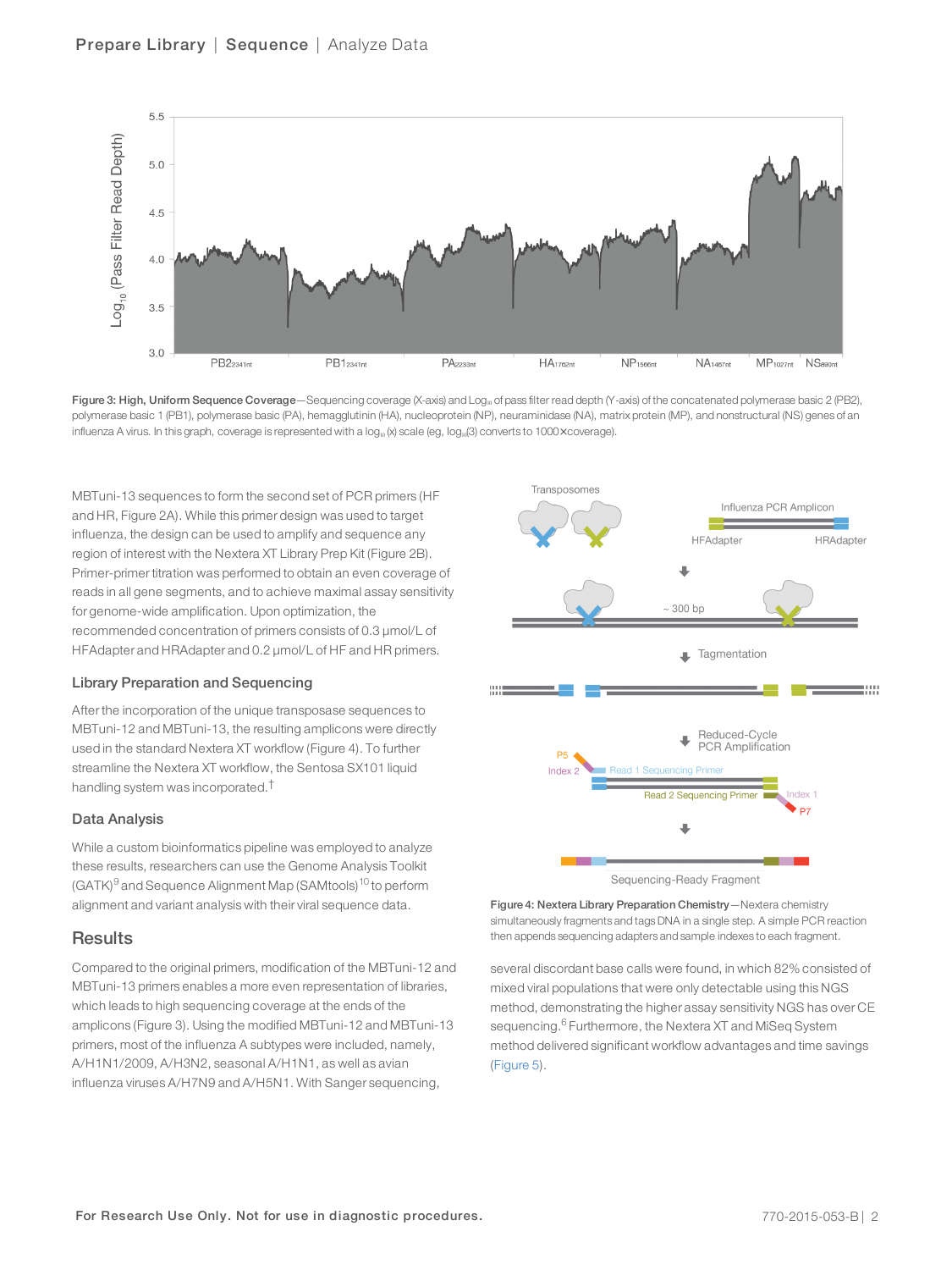# Conclusion

This method for sequencing the influenza A virus leverages the flexibility of Nextera XT technology and the rapid sequencing of the MiSeq System. By adding the transposase sequences to the ends of the primers, the entire influenza A genome was successfully sequenced without compromising high-quality data. This method can potentially be used in both monitoring influenza A in a particular environment or quickly gathering the necessary information needed to respond to an outbreak. Additionally, this method can potentially be used to sequence any amplicon of interest without loss of coverage at the distal ends.

# Learn More

For more on Microbial Genomics, visit: [www.illumina.com/areas-of-interest/microbiology.html](https://www.illumina.com/areas-of-interest/microbiology.html)

To learn more about Small Genome Sequencing, visit: [www.illumina.com/techniques/sequencing/dna-sequencing/whole](https://www.illumina.com/techniques/sequencing/dna-sequencing/whole-genome-sequencing/small-genomes.html)[genome-sequencing/small-genomes.html](https://www.illumina.com/techniques/sequencing/dna-sequencing/whole-genome-sequencing/small-genomes.html)

For more on the MiSeq™ System, visit: [www.illumina.com/systems/miseq.html](https://www.illumina.com/systems/sequencing-platforms/miseq.html)

For more on the MiniSeq™ System, visit: [www.illumina.com/systems/sequencing-platforms/miniseq.html](https://www.illumina.com/systems/sequencing-platforms/miniseq.html)

For more on the iSeq™ 100 System, visit: [www.illumina.com/iseq](https://www.illumina.com/iseq)

To learn more about the Nextera™ XT Library Prep Kit, visit: [www.illumina.com/products/nextera\\_xt\\_dna\\_library\\_prep\\_kit.html](https://www.illumina.com/products/by-type/sequencing-kits/library-prep-kits/nextera-xt-dna.html)

## **References**

- 1. Simonsen L, Fukuda K, Schonberger LB, and Cox NJ. The [impact](http://www.ncbi.nlm.nih.gov/pubmed/10720501) of influenza epidemics on [hospitalizations](http://www.ncbi.nlm.nih.gov/pubmed/10720501). J. Infect. Dis. 2000;181: 831-837.
- <span id="page-2-0"></span>2. Thompson WW, Shay DK, Weintraub E, et al. [Influenza-associated](http://www.ncbi.nlm.nih.gov/pubmed/15367555) [hospitalizations](http://www.ncbi.nlm.nih.gov/pubmed/15367555) in the United States. J. Am. Med. Assoc. 2004;292: 1333- 1340.
- <span id="page-2-1"></span>3. Ghedin E, Sengamalay NA, Shumway M, et al. [Large-scale](http://www.ncbi.nlm.nih.gov/pubmed/16208317) sequencing of human influenza reveals the dynamic nature of viral genome [evolution](http://www.ncbi.nlm.nih.gov/pubmed/16208317). Nature. 2005;437: 1162-1166.
- <span id="page-2-2"></span>4. Datta S, Budhauliya R, Das B, Chatterjee S, Veerm VV. [Next-generation](https://www.ncbi.nlm.nih.gov/pmc/articles/PMC4534817/) [sequencing](https://www.ncbi.nlm.nih.gov/pmc/articles/PMC4534817/) in clinical virology: Discovery of new viruses. World J Virol. 2015;4: 265-276.
- <span id="page-2-3"></span>5. Eurosurveillance editorial team. WHO [recommendations](https://www.ncbi.nlm.nih.gov/pubmed/25764193) on the composition of the 2015/16 influenza virus vaccines in the northern [hemisphere.](https://www.ncbi.nlm.nih.gov/pubmed/25764193) Euro Surveill. 2015;20: 21048.
- 6. Lee HK, Lee CK, Tang JW, Loh TP, Koay ES. [Contamination-controlled](https://www.ncbi.nlm.nih.gov/pubmed/27624998) [high-throughput](https://www.ncbi.nlm.nih.gov/pubmed/27624998) whole genome sequencing for influenza A viruses using the MiSeq [sequencer](https://www.ncbi.nlm.nih.gov/pubmed/27624998). Sci Rep. 2016;6: 33318.



<span id="page-2-8"></span>Figure 5: Sanger Sequencing vs. NGS Workflows - With Sanger sequencing, each sequencing reaction represents one clone. 192 clones were sequenced per library. While Sanger sequencing provides high-quality sequencing results, the sequencing workflow includes labor intensive cloning steps and a limitation of 96 samples per sequencing run.<sup>[11](#page-2-9)</sup> In contrast, the Nextera XT and MiSeq System workflows can process up to 96 libraries in 1.5 days.<sup>12,13</sup>

- <span id="page-2-5"></span><span id="page-2-4"></span>7. Zhou B, Donnelly ME, Scholes DT, et al. Single reaction [genomic](http://www.ncbi.nlm.nih.gov/pubmed/19605485) [amplification](http://www.ncbi.nlm.nih.gov/pubmed/19605485) accelerates sequencing and vaccine production for classical and Swine origin human [influenza](http://www.ncbi.nlm.nih.gov/pubmed/19605485) A viruses. J Virol. 2009;83: 10309-10313.
- <span id="page-2-6"></span>8. Illumina Technical Note. (2015) [Nextera](https://support.illumina.com/content/dam/illumina-support/documents/documentation/chemistry_documentation/samplepreps_nextera/nextera-xt/nextera-xt-troubleshooting-guide.pdf) XT library prep: tips and [troubleshooting.](https://support.illumina.com/content/dam/illumina-support/documents/documentation/chemistry_documentation/samplepreps_nextera/nextera-xt/nextera-xt-troubleshooting-guide.pdf) Accessed 3rd March 2017.
- <span id="page-2-7"></span>9. Genome Analysis ToolKit (GATK). (www.broadinstitute.org/gatk/). Accessed 28 February 2017.
- <span id="page-2-9"></span>10. Sequence Alignment Map Tools (SAMtools). ([samtools.sourceforge.net/](http://samtools.sourceforge.net/)). Accessed 28 February 2017.
- 11. Djikeng A, Halpin R, Kuzmickas R, et al. Viral genome [sequencing](https://www.ncbi.nlm.nih.gov/pubmed/18179705) by random priming [methods](https://www.ncbi.nlm.nih.gov/pubmed/18179705). BMC Genomics. 2008;9:5.
- 12. Illumina. (2014). Nextera XT DNA library [preparation](https://www.illumina.com/documents/products/datasheets/datasheet_nextera_xt_dna_sample_prep.pdf) kit data sheet. Accessed 3 March 2017.
- 13. Illumina. (2016). MiSeq [System](https://www.illumina.com/documents/products/datasheets/datasheet_miseq.pdf) data sheet. Accessed 3 March 2017.